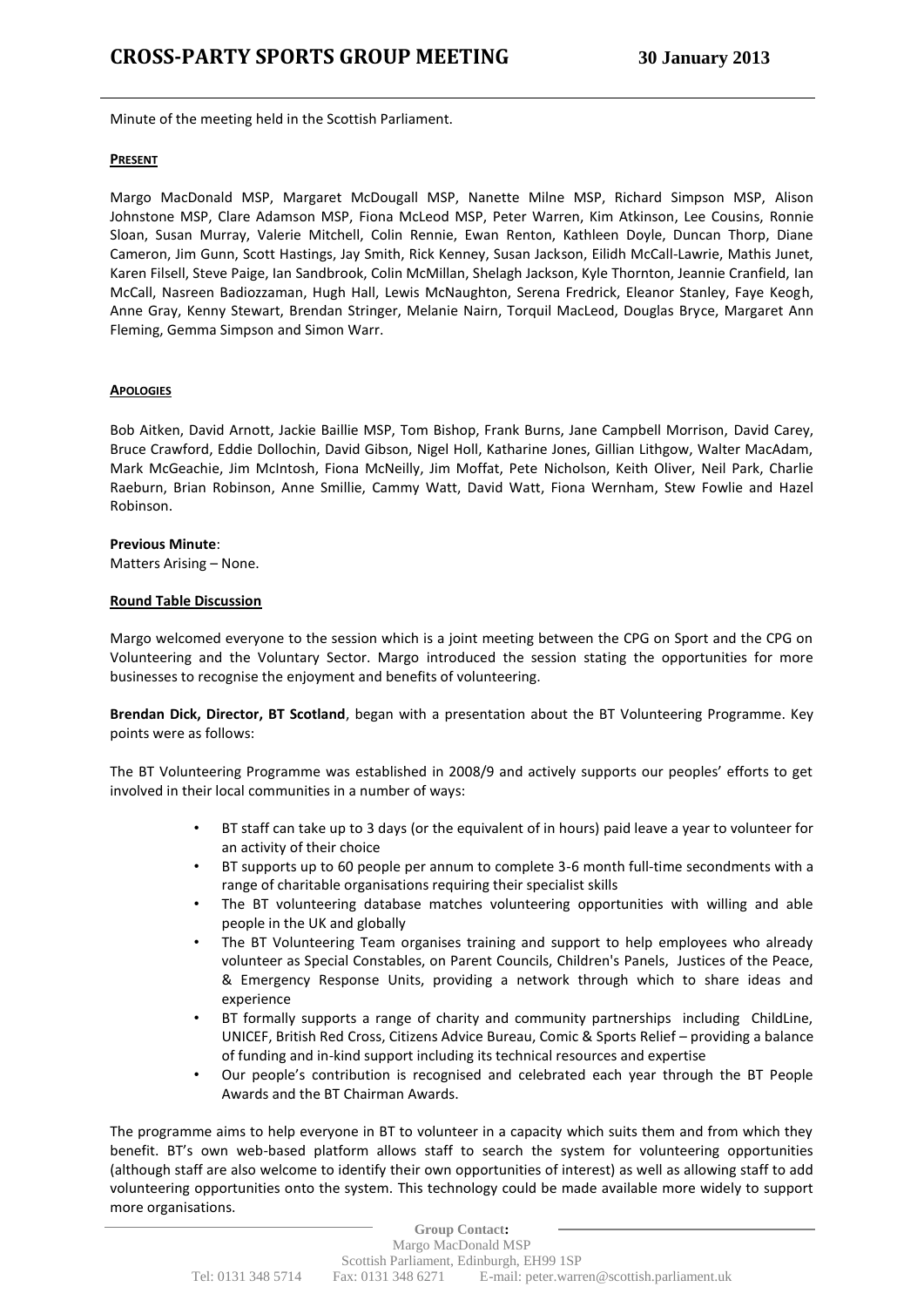The Core Principles of the Programme are:

- Participation is voluntary encouraged but not mandated
- Balance between employee led and business led initiatives
- Volunteering propositions should help develop our people's skills and make best use of our people's talents and BT's expertise
- Balance between in-kind investment and cash funding.

The key drivers are:

- To help build higher levels of people engagement as a pre-cursor to business growth
- To prepare members of the talent community for future leadership roles across the business
- To encourage improved team working
- To develop individual's capabilities so that they can realise their potential and engage effectively with customers
- To include all of our people globally in shaping and leading the way we do business internally and externally
- To find practical and inspiring ways of bringing BT's values to life
- To empower our people to use their skills and commitment to the benefit of local communities
- To make BT's products and expertise relevant and tangible to local communities
- To make working at BT enjoyable and a source of pride and
- To recognise and celebrate our people's commitment and achievements.

Brendan recounted a few annual key statistics, including:

10,000 BT employees volunteering in the UK 1,000 BT employees volunteering in Scotland 50,000 BT volunteering days £15.5m in kind contribution

|                                              |       |       | Higher Employee Engagement<br>from BT Volunteers (out of 5) |                                         |
|----------------------------------------------|-------|-------|-------------------------------------------------------------|-----------------------------------------|
| 4.00<br>3.90<br>3.80<br>3.70<br>3.60<br>3.50 |       |       |                                                             | Volunteer Employees<br>All BT Employees |
| 3,40                                         | 10/11 | 11/12 | 12/13                                                       |                                         |

1,000 BT Volunteers across Scotland supporting:

- Sports clubs
- School & youth organisations
- **Charities**
- Civic roles
- Digital inclusion helping people get on line.

BT staff have been seconded to organisations including Crisis Skylight Services, Let Scotland Flourish, The National Trust for Scotland and Save the Children.

Inevitably, many BT staff involved in the programme give far more personal time than their allocated BT time – hence the requirement for the volunteering opportunity to have personal value and meaning to the employee.

The programme has a moral value and input to society but, beyond that, the employer more than gets the value back and the individual brings learning and support back to the employer too. It's also important to think about how a business fits into civic society.

Brendan stated that it's vitally important that we move from thinking about corporate business as a source of cash to looking to businesses to contribute to society in the best way - and what better way than by contributing skills, expertise and time to society. There is a vast difference between a business focussed on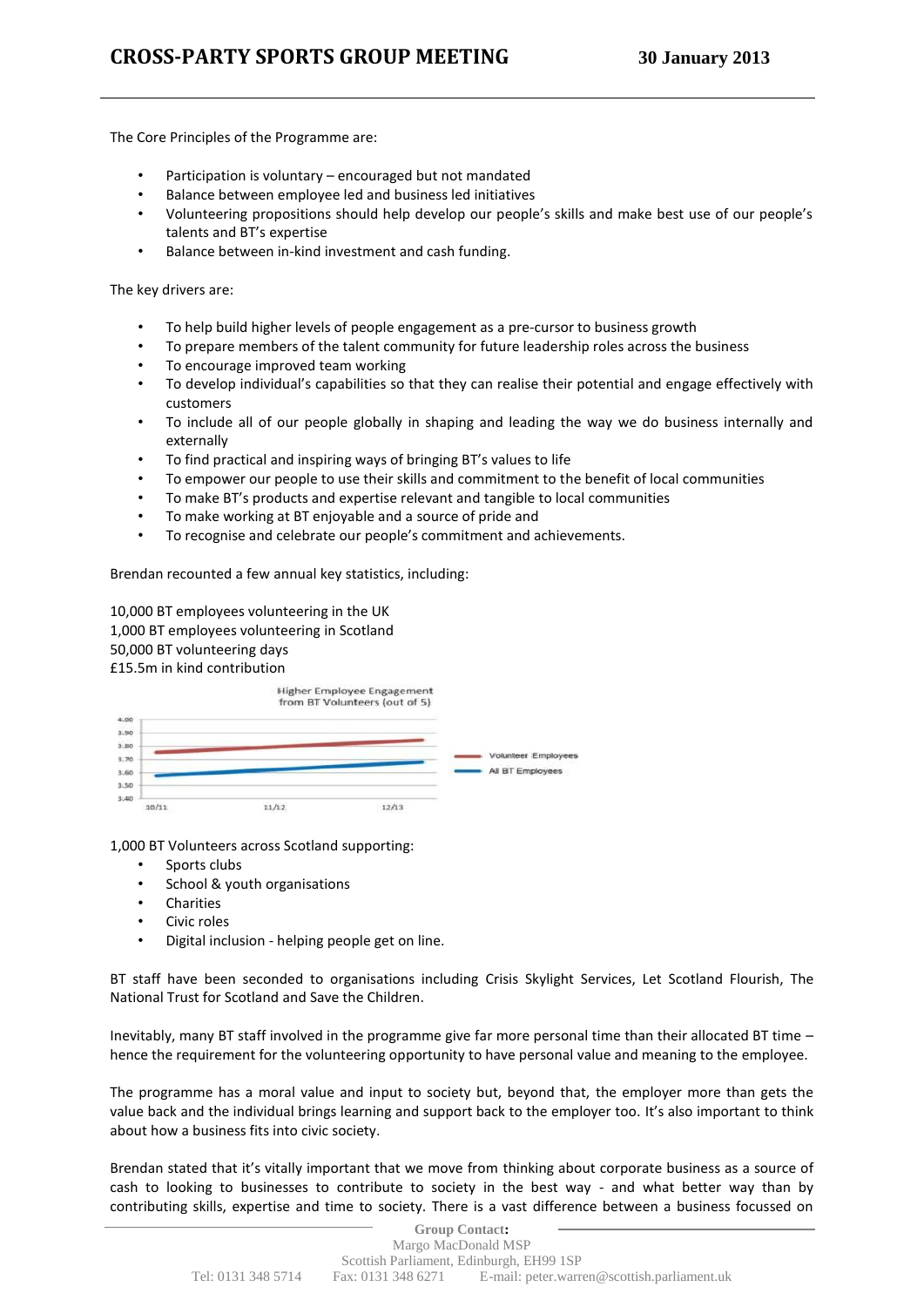income as a staff motivator to a business where staff are supported, engaged with and have an empathy with their community and country, which makes for more rounded employees and members of society.

Through BT's volunteering programme, work feels more valuable for employees as they are also contributing to society. It also creates a better hook for employee retention.

Most large employers will say that they value volunteering, but unless there is a mechanism to make it easy to do and for corporates to support, participation and engagement is less likely.

With the presentation concluded, Margo MacDonald MSP asked Brendan whether most companies appreciate, as BT do, how much both employees and employers benefit from volunteering. Brendan replied that most companies had an understanding of the benefits, but without a mechanism in place to facilitate volunteering, ideals would not always be matched by actions.

# Margo invited **Kevin Pringle, CEO of Basketball Scotland**, and **Janie [McBrierty](mailto:janie.mcbrierty@basketball-scotland.com)**, **a Basketball Scotland staff member who volunteers** to speak.

Kevin outlined that Janie first started with Basketball Scotland (BS) 6 years ago – when she asked Kevin if she could volunteer with BS to assist her in developing skills back to employment after a career break. Subsequently, Janie has been employed with BS for 5 years, with her volunteering having led to employment with BS. Janie approached Kevin to ask for some flexibility in her working hours to enable her to set up a new junior basketball club in Edinburgh. Kevin immediately saw the benefits to Janie and to BS, and re-arranged her hours of work accordingly.

Janie then spoke of the ways in which volunteering had benefitted her personally. There was extreme satisfaction in helping young people, via basketball coaching, to develop life skills. Beyond that, Janie's personal development had been enhanced. Without volunteering, for example, she would not have had the confidence to speak in front of an audience today. Janie also felt she was 'putting something back' into a sport which had provided a great deal of enjoyment for her family. Janie described her volunteering as the "best buzz ever". Volunteering has not only developed her skills, but it's developed her life skills as well as allowing her to feel a part of something. In addition to her confidence, she's also developed public speaking skills, personal development in relation to communication, speaking to people and engaging with new people. Janie said that she never would have dreamed of the benefits she'd get from this volunteering – she just wanted to give something back to a sport that's given her and her family so much. She's most proud now to see her children giving up their time to volunteer and to give something back too.

Kevin recounted the questions he had asked himself when deciding whether to support Janie's volunteering proposal: Will it cost Basketball Scotland? What with Basketball Scotland gain? What will the employee gain? He concluded that there was no cost, Basketball Scotland would gain increased employee loyalty and motivation and develop staff skills as well as a reduction in stress levels, and the employee would gain from those skills and a happier disposition.

Margo thanked all of the speakers and opened the floor to questions and discussion.

Margaret MacDougall MSP, Convenor of the CPG on Volunteering and the Voluntary Sector, outlined the personal benefits in volunteering, including improved self-esteem and self-confidence.

Nanette Milne MSP made reference to the recent Health and Sport Committee's Inquiry into Community Sport. As a member of the Health and Sport Committee, she felt that their recommendations overlapped into the subject of volunteering. Picking up two themes from the Inquiry's recommendations, Nanette asked how best Glasgow 2014 volunteers could be persuaded to continue once the Games were over; and how parents could be persuaded to remain in voluntary roles once their children finish with a sports club. Brendan Dick was especially interested in the parental side of things. He said there had to be an element of making people feel uncomfortable about *not* helping out. Brendan felt there was also a lack of knowledge of volunteering opportunities, and asked why there was not a website database of positions.

Valerie Mitchell, Head of Games Workforce at Glasgow 2014, sought to answer both Nanette and Brendan. She reassured those present that lessons from London 2012 vis a vis volunteers had been heeded. For example, the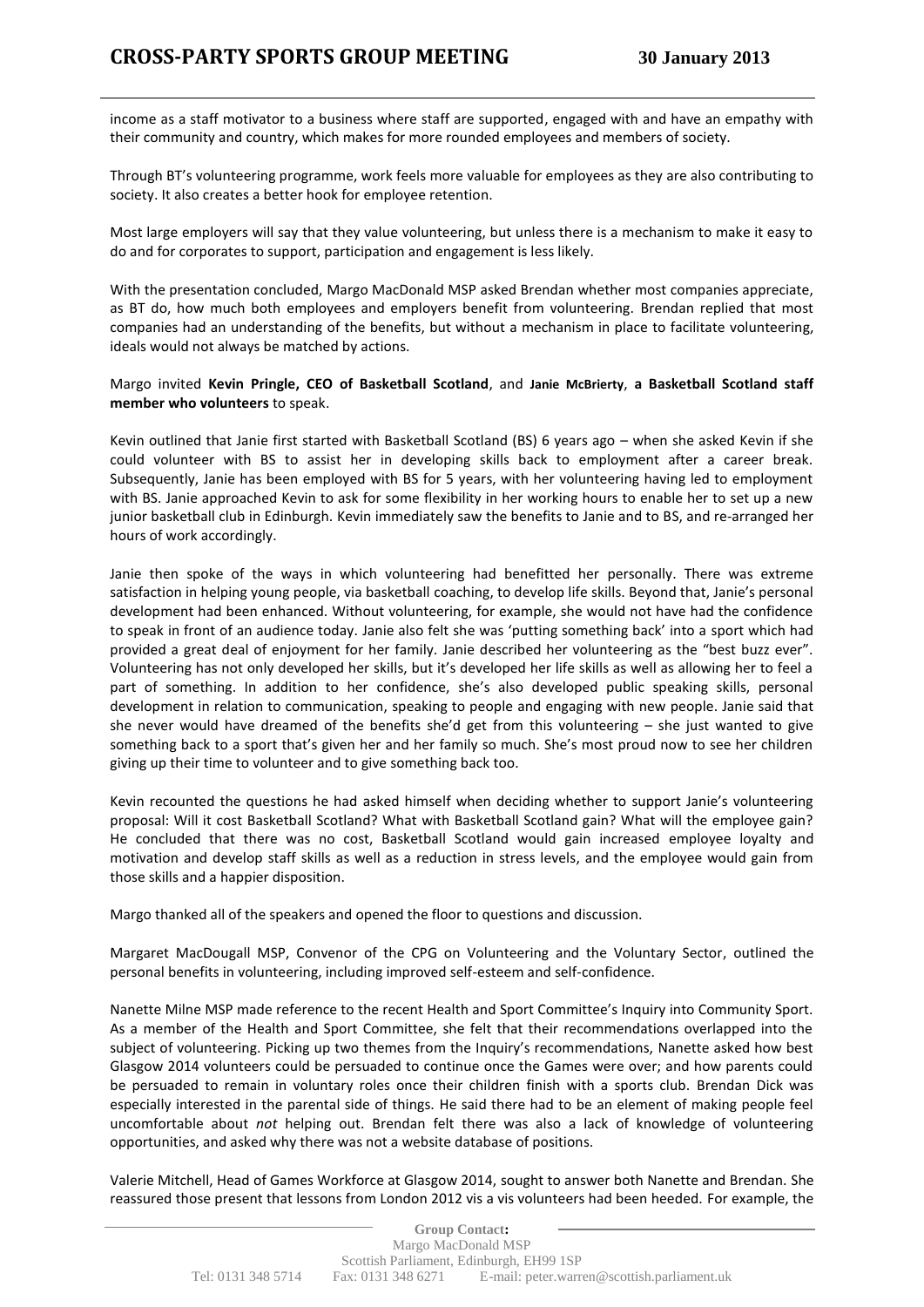2014 volunteering form does have a tick box that asks whether applicants would be interested in volunteering after the Games and, as such, if their information can be shared with a relevant organisation in this regard. The 2012 Olympics/Paralympics did not have this. For individuals agreeing to this, their data would be passed on to Volunteer Development Scotland (VDS) to promote further volunteering opportunities. Valerie continued that VDS and Event Team Scotland websites did currently advertise opportunities to volunteer, including in spheres beyond sport. Glasgow 2014 had been undertaking research which identified pitfalls in volunteering policies, and acting accordingly.

Diane Cameron of Senscot highlighted that not all volunteers in sport saw themselves as volunteers. Likewise, sports clubs did not define them as volunteers, and so may not know about/use website databases such as that mentioned by Valerie. Thus, awareness campaigns were vital. Brendan Dick agreed, and called for a concerted Government campaign on volunteering. Anti-smoking campaigns had made their messages the prevailing ones by persistent, strong messages; we need the same for volunteering.

Margo asked Alan Miller of **sport**scotland to explain their view on volunteering. Alan reaffirmed their strong recognition of the pivotal importance of volunteers to sport in Scotland. He pointed out that a **sport**scotland Volunteering in Sport Framework existed, copies of which were made available to those attending the meeting. **sport**scotland is investigating the Health and Sport Committee's report, including in relation to the volunteering recommendations, and in relation to opportunities to volunteer via the corporate responsibility route. Alan confirmed that, following the presentations today, he would ask **sport**scotland about their own employee volunteering policy.

Margo praised BT's work in this regard and asked Brendan if he was willing to share the information BT has on the benefits of volunteering and the support for volunteers, including the volunteer toolkit he mentioned, to support other businesses to engage with this opportunity for employer supported volunteering. Brendan confirmed that he was happy to help in this regard and would share this information; that helping to develop Scotland was the most important aspect and to help to get this movement going.

Nanette highlighted the diversity of volunteering roles which are available which can help to encourage and support everyone to get involved; whether it's through washing strips or officiating. She also noted it's important to recognise that many of these people may not think of themselves as volunteers.

There was then a discussion about barriers to volunteering. Kevin Pringle felt that volunteering was not sold properly; its benefits should be advertised, rather than an ethos of 'if you don't do this the club will fold' as exists. Margaret Ann Fleming of Scottish Volleyball talked of the practical difficulties in releasing staff to volunteer; in smaller organisations it could decimate the office – hence she welcomed the varying approaches available to support employees in their volunteering.

Lee Cousins of the Scottish Sports Association asked Brendan Dick how BT's approach could become the corporate standard. Brendan replied that, while there was no way to force this, the message had to be a societal and not merely corporate one as well as being a simple one. The values behind volunteering would have to be widely espoused, and adopted by companies who would then put structures in place. Perhaps business ambassadors could support the communication of key messages to other businesses – Brendan offered to act to support such a system. He stated that it is about a capability to make it easier for companies and employees to get involved and to ensure that this is a sustained process.

Fiona McLeod MSP reasserted the opportunities Glasgow 2014 offered in advancing Scotland's volunteering culture. Corporate entities could lead the way, with encouragement. She confirmed that the Scottish Government has introduced a policy for additional special time for staff to volunteer at the Commonwealth Games. However, Fiona clarified that for her, this was step one of the process. As has been outlined at the meeting today, the greatest opportunity is in the regular and sustained opportunities for employees to volunteer, and she will continue to raise this with the Government.

Gemma Simpson suggested that an opportunity would also be for employers to ask about volunteering experiences as a standard aspect of job interviews. This would also help to promote the contribution and value of volunteering.